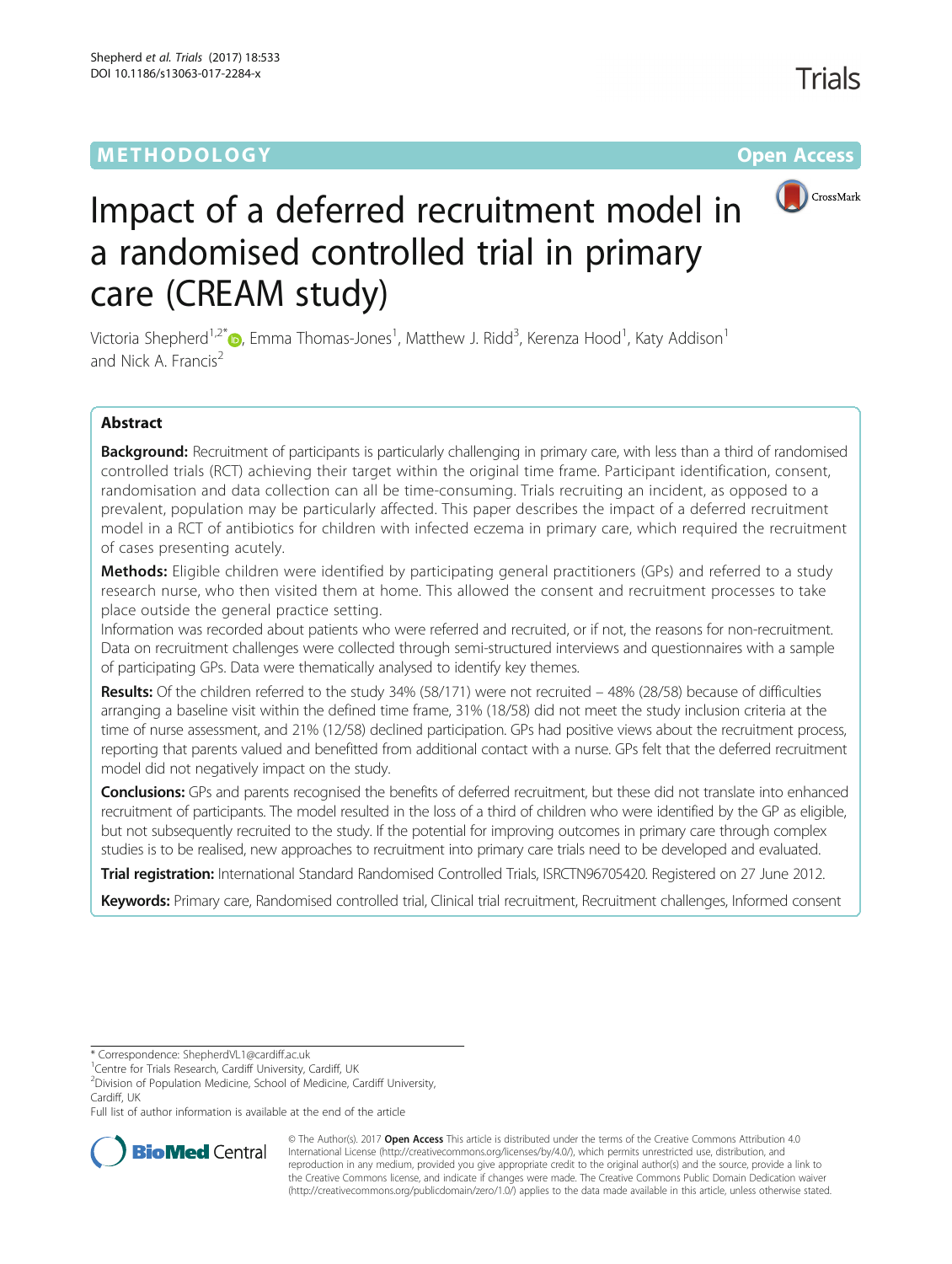### Background

Randomised controlled trials (RCTs) conducted in primary care settings are essential for generating the evidence base required for general practice, where the majority of healthcare is provided in the UK. However, complex studies, such as RCTs, are often challenging and time-consuming for participating sites, and research projects across all settings are frequently impacted by poor recruitment [\[1\]](#page-7-0). A review of multicentre trials found that problems with recruitment were common, complex and challenging [[2\]](#page-7-0). However, it is particularly an issue in primary care, as shown by a survey of UK primary care studies which found that significant recruitment difficulties were encountered, with less than a third of studies recruiting to their original timescale [[3\]](#page-7-0). This was despite a variety of methods being used to identify and recruit participants, such as advertisements and screening in waiting rooms, and systematic identification of eligible patients from practice records [\[3\]](#page-7-0). Barriers encountered in RCTs in primary care settings, and strategies and facilitators used to improve patient recruitment, have been widely reported [\[3](#page-7-0)–[5](#page-7-0)].

Trial recruitment processes vary by research questions and the condition being investigated. Trials of preventive strategies which recruit healthy participants will pose different recruitment challenges than trials into the management of patients with chronic conditions, which in turn are quite distinct from studies in acute and acute-on-chronic conditions [\[1](#page-7-0)]. The comparative difficulty of recruiting an incident, as opposed to a prevalent, population – which necessitates opportunistic clinician referrals of patients with acute conditions – exacerbates the problem of recruitment in primary care [[6\]](#page-7-0). Insufficient time for general practitioners (GPs) to raise and invite participation to a trial, receive informed consent, and complete documentation during a consultation, has been perceived as a major barrier [[3](#page-7-0), [7, 8\]](#page-7-0).

A novel approach is the 'deferred recruitment model' (distinct from delayed consent in emergency situations) adopted in the CREAM (Children with eczema, antibiotic management) study. The CREAM study was a RCT that aimed to determine the effectiveness of orally and topically administered antibiotics, in addition to standard treatment with emollients and topically administered corticosteroids, on subjective and objective eczema severity in children with clinically infected eczema in primary care [[9\]](#page-7-0). The deferred recruitment model allowed the informed consent and recruitment procedures and baseline data collection to take place at a later time in the participant's home, rather than during the consultation. It was intended to minimise the challenges of in-consultation recruitment and to reduce the impact for parents and young children of a prolonged surgery visit. Whilst many approaches to recruitment in primary care research have been described [[10](#page-7-0)] a deferred recruitment model has not previously been reported [[11\]](#page-7-0).

Better understanding of facilitators and barriers to recruitment, including the impact of trial design, is essential to develop effective approaches to recruitment [\[12](#page-7-0)].

The gap in knowledge and evidence for effective recruitment strategies has been reported, alongside the recommendation for trialists to include evaluations of their recruitment strategies in order to improve the conduct and efficiency of future trials [[13](#page-7-0)]. Evidence from recruitment methods used in practice, such as presented here, may be helpful when planning similar studies, together with the development of an evidence-based, practical framework for recruitment in primary care [[14](#page-7-0)].

#### Methods

Details of the CREAM study are described elsewhere [[9](#page-7-0)]. General practices ( $n = 95$ ) and dermatology clinics ( $n = 4$ ) were recruited as sites. Potentially eligible children with a history of eczema were identified by GPs, or in primary care dermatology clinics, from their patient lists and their parents were informed by letter that the practice was taking part in the study. If the child presented with suspected infected eczema, and the GP confirmed that they were eligible for the study (Appendix: Inclusion and exclusion criteria) their parents received further information, including the Participant Information Sheet. If they were willing to take part, the GP referred them to the local CREAM study research nurses. GPs completed a referral proforma and a prescription for the trial medication which the parent signed to indicate that they were willing to be referred. These were faxed to the co-ordinating centre and the designated clinical trial pharmacy, respectively. The child was also prescribed a moderately potent topically administered corticosteroid and an emollient.

Research nurse support was provided from research networks and research nurses employed specifically for the trial. Research nurses arranged a baseline visit to the participant's home within a specified time frame. Due to concerns about children with infected eczema waiting to be seen by the research team, this was initially 48 h from referral by the identifying site. However, concerns about complications within this time frame were not realised and in order to be able to recruit patients identified on a Friday and optimise recruitment, the maximum time was increased to 72 h from receipt of the referral. However, the aim was to visit most children within 24 h. Potential participants were randomised to one of three study arms by a study pharmacy: orally and topically administered placebos, orally administered flucloxacillin and topically administered placebo, or topically administered fusidic acid and orally administered placebo, for 1 week.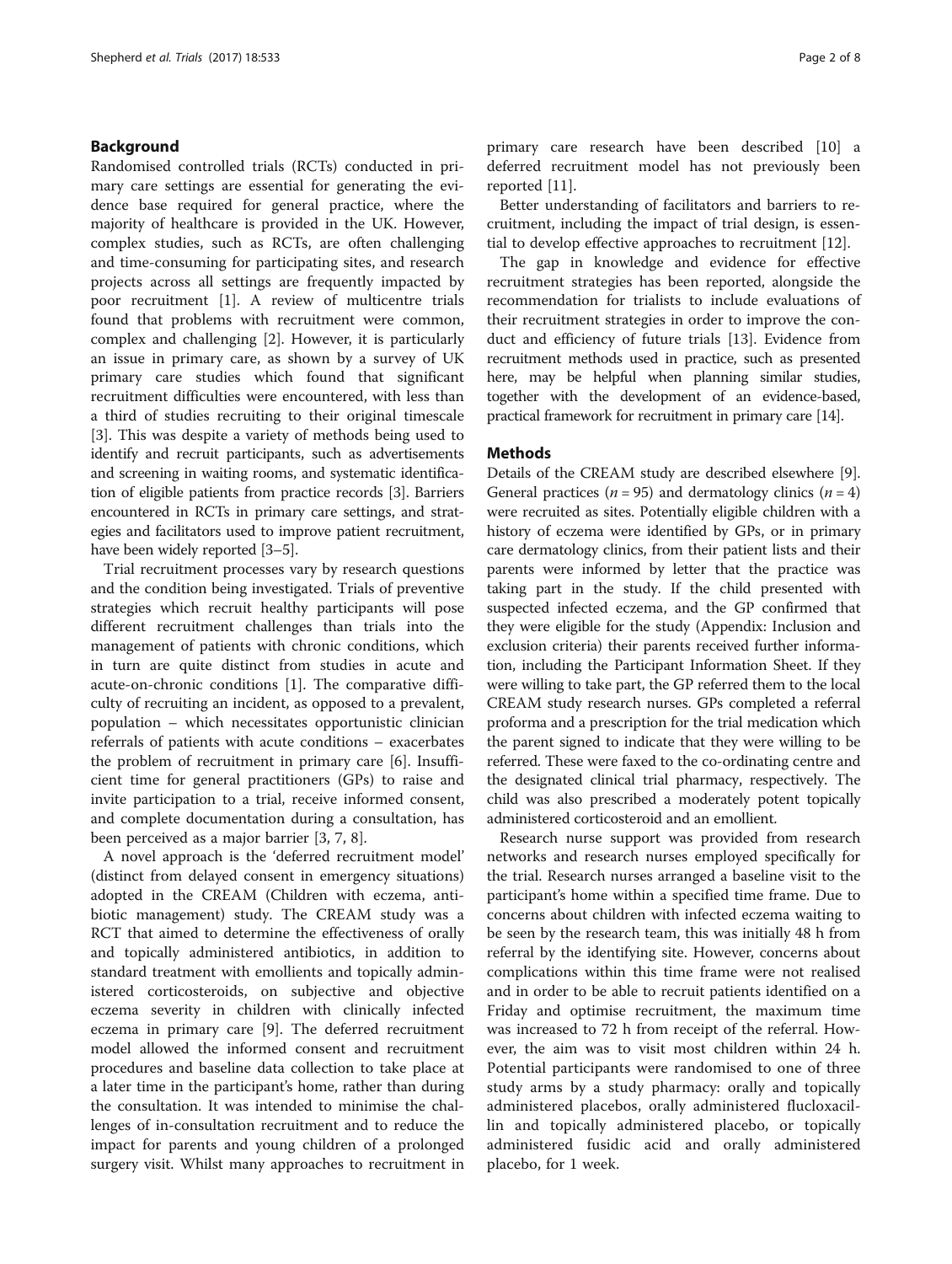The baseline visit by the research nurse included providing information about the study, checking eligibility, obtaining informed consent, completing a clinical assessment and taking swabs, completing questionnaires, and arranging follow-up visits. The research nurse would collect the trial medication from the clinical trials pharmacy prior to the baseline visit, and would release this to the parent following provision of informed consent with an explanation of how to use the treatments. Participating general practices were spread across wide geographical areas, which necessitated research nurses travelling from their base (or previous participant visit), to the centralised pharmacy which dispensed the trial medication, and then out to the participant's home.

The baseline visit took up to 2 h to complete, and it was thought that young children may be more at ease and compliant with clinical assessments if this was undertaken in their home environment. It was anticipated that a visit to the child's home would be more convenient for parents, which would likely be considered a positive feature of the study when GPs were inviting parents to take part.

The delay from referral to recruitment of up to 72 h necessitated a confirmation at the time of consent that the child's eczema had not worsened, requiring an urgent review of their management, or that any other change had occurred that rendered them ineligible. A referral faxed by a GP surgery after 'office hours' was received by the trial team the following morning, which may mean the baseline visit occurred early on the 4th calendar day in some cases. It was the referring clinician's responsibility to decide whether it was safe and appropriate to refer a child on a Friday, knowing they would not be seen by a research nurse over the weekend. Follow-up visits at 2 and 4 weeks were also conducted in the participant's home usually by the same research nurse, with 3-month follow-up conducted via parentcompleted postal questionnaire and swabs and a primary care medical records search.

Participating clinicians were asked to keep screening logs to record information about patients referred to the study team. Research nurses also recorded details about whether patients referred to the study team were recruited and, if not, the reasons for non-recruitment. Data were not recorded on the number of attempts made to contact parents, the time period between referral and contact by the research nurse, or the time between referral and a decision not to participate.

Data on recruitment challenges were collected through a combination of semi-structured, audio-recorded telephone interviews and semi-structured questionnaires. We identified a purposive sample of general practices that had recruited the highest numbers of participants (recruited three or more participants)  $(n = 4)$ , low

recruiting practices (recruited one to three participants)  $(n = 6)$ , and practices that were engaged but had not recruited any participants  $(n = 3)$ , across English and Welsh sites. The principal investigator (a GP) at each site was contacted and invited to participate in a short telephone interview. Those who we were not available for interview were invited to complete a semi-structured questionnaire to be returned by post or email.

Those practices that reported that they were unable to respond formally (due to time or other resource issues) were asked to provide informal feedback either by email or telephone conversation. This informal feedback supported the findings from analysis of the interview and questionnaire data. Research nurse field notes, regular documented meetings and opportunistic feedback from GPs and other stakeholders were also used as data sources.

An interview topic guide defined the main topics, whilst allowing flexibility to pursue issues in more depth as they emerged from the interviews. Interviews were audio-recorded and transcribed verbatim. We used post hoc descriptive analysis to evaluate the impact of the recruitment model.

#### Results

Of the 95 sites that were initiated only 35% (32 GP sites and one dermatology clinic) actively recruited one or more participants into the study. A total of 171 children were identified by participating clinicians and referred to the study, and of these, 113 (66%) were recruited. Four patients (4%) were recruited from primary care dermatology clinics, 109 (96%) came from general practices. The median referral to recruitment interval was 1 day (57% same day, 12% 1 day, 10% 2 days, 7% 3 days, 14% 4 days). Of the 34% (58/171) of patients referred to the study who were not recruited, all were referred from general practices (Fig. [1\)](#page-3-0).

#### Ineligibility of children

Of the children who were referred but not recruited, 31% (18/58) were identified by the research nurse as not meeting the study inclusion criteria either at the initial telephone consultation (94% 17/18) or at the baseline visit (6% 1/18) prior to consent and registration.

The most frequent reason for ineligibility was the recent use of antibiotics or potent or very potent corticosteroids, which accounted for 15% (9/58) of those referred by clinicians but not recruited.

#### Unable to participate due to time and resource issues

Almost half of those not recruited were because of difficulties in arranging a baseline visit 48% (28/58). This included cases where parents were either not contactable by the research nurse (29% 8/28) or were unavailable for a baseline visit for unknown reasons (11% 3/28). Of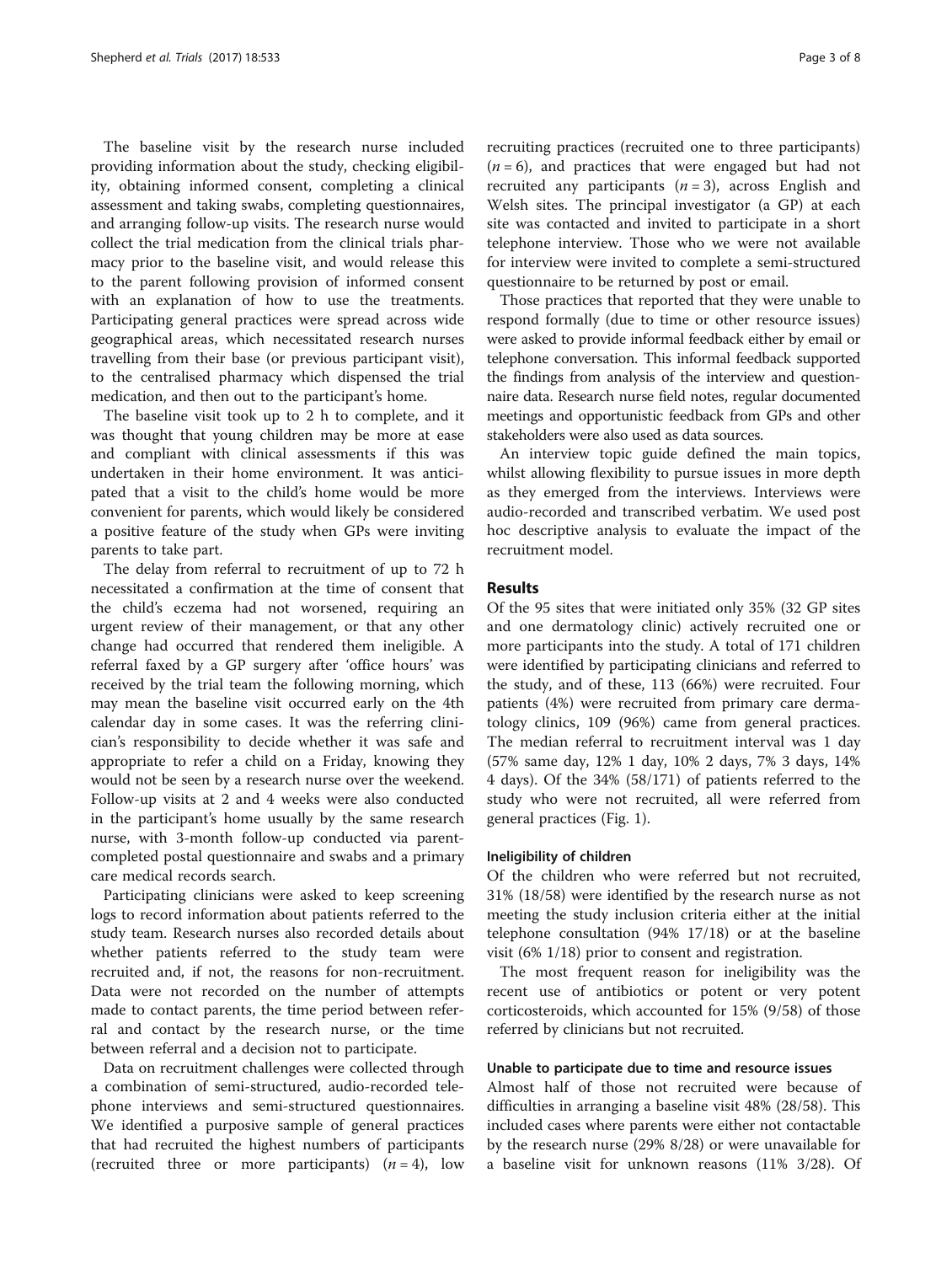<span id="page-3-0"></span>

children referred and not recruited, 16% (9/58) were not recruited because the research nurse was unable to arrange the baseline visit within the agreed time frame as the parents were not available. Reasons provided for the unavailability of the parent included work commitments (78% 7/9), family holidays (11% 1/9), and the child being in school or childcare during the period that a baseline visit would need to be conducted within (11% 1/9). An additional 29% (8/28)) of children were not recruited because research nurses reported a lack of time or resources. Where reasons were provided, the main reasons given for research nurse unavailability were conflicting study appointments (25% 2/8), and the amount of time required to allow for dispensing and collection of the study medication from the hospital pharmacy prior to the visit (25% 2/8).

#### Parents declined participation

Of those children who were referred but were not recruited, 21% (12/58) were not recruited because their parents decided that they did not wish to participate. More than a third (42%, 5/12) of those who did not wish to take part cited that they were not willing to use antibiotics as the reason for their decision. These parents did not appear to have a complete understanding of the study when they were referred by their clinician, and declined upon receiving information that the study was evaluating the use of antibiotics. Two parents (17% 2/ 12) indicated that they had changed their mind about participating in the study. Two parents (17% 2/12) reported that the child's eczema had improved from the initial consultation to an extent that they no longer

wished to take part in the trial. This improvement was attributed to the use of standard steroid and emollient care during the period from referral to contact by the research nurse.

#### Views of participating GPs

Eight GPs from practices with high recruitment (2), low recruitment (3) and no recruitment (3), contributed qualitative data (three interviews, five semi-structured questionnaires). Three GPs felt very positively about the research nurse visit as part of the study design, which was described as an 'important' aspect. Several GPs reported that they had received feedback from parents that they liked the home visit, which they perceived as 'specialist care in their own homes', particularly when the research nurse had a dermatology background. Parents felt that they benefitted from additional contact with a knowledgeable healthcare professional that they would not have received if they had not participated in the study. Participating GPs reported that the deferred recruitment model did not impact negatively on the study. One practice reported that having more research nurse time available would have been beneficial to recruitment at their practice.

The additional administrative burden that resulted from referral to the study team for deferred recruitment was explored. The requirement to complete two prescriptions, a routine prescription for a corticosteroid and an emollient, and a study-specific prescription for study medication (which was then faxed to the site pharmacy) was reported as problematic by several GPs. The plan had been for study documents to be transmitted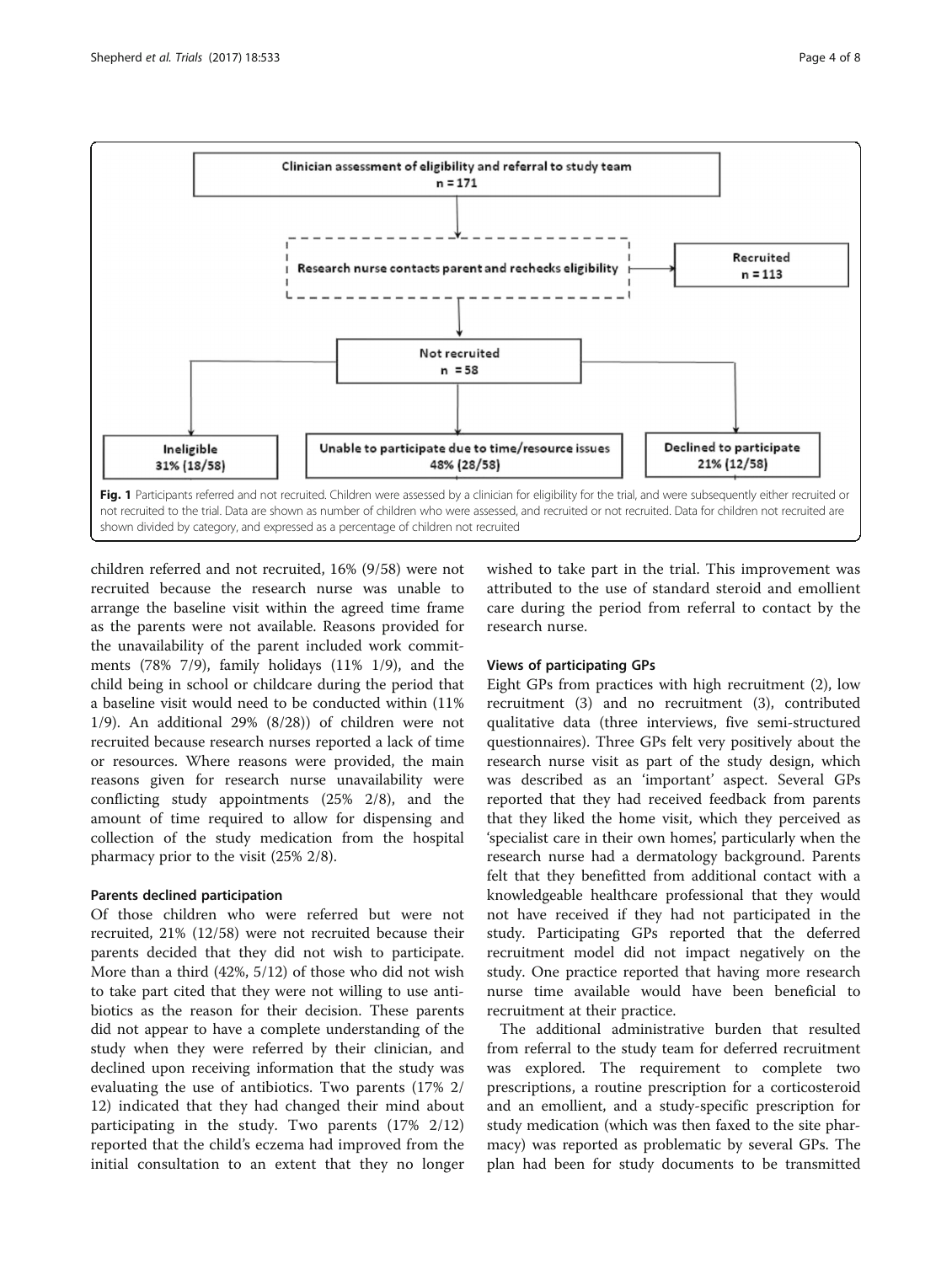electronically, but we encountered significant problems with the specialist software designed to do this, and the software was eventually withdrawn, necessitating the use of fax to transmit documents. This was particularly burdensome as the study prescription needed to be faxed to the site pharmacy and other documents needed to be faxed to the study team. GPs did not think that recruitment being conducted outside the practice by external personnel had reduced practice 'buy in' to the study, although a lack of awareness about the study among the practice team was commonly found during research team visits and telephone contact with practices.

Informal feedback obtained from participating GPs and practices supported these findings, with practices commonly citing the low numbers of children consulting with suspected infected eczema and the difficulty of defining infection and eligibility as resulting in low rates of recruitment.

#### Management of resources

The trial was resource intensive, requiring significant levels of research nurse support. The balancing of opportunistic, unplanned referrals, narrow time windows for completing baseline visits, the time required for dispensing study medication, and travel time to a participant's home often made it difficult to arrange baseline appointments. Our recruitment rate was lower than anticipated and unplanned recruitment visits needed to be arranged at short notice; therefore, balancing research nurse workflow and available personnel was challenging. As different models of research nurse support were used in different regions, requirements and available support were determined for each region, and required a degree of flexibility and modification.

Difficulties arose when referrals were received from clinicians prior to the weekend or public holidays. Research nurses endeavoured to contact parents at the earliest opportunity. Out-of-hours' visits were rarely possible due to the restriction of clinical trial pharmacy opening times.

## **Discussion**

The deferred recruitment model – using research nurses to recruit participants in the days following identification in general practice – helped reduce the burden for GPs, but may have hindered recruitment potential in other ways. Whilst it helped to address the issue of practice staff not having the time or flexibility to be able to conduct the 2-h baseline assessment, which would also require training staff in multiple practices to conduct assessments, it resulted in loss between identification and recruitment and may have deterred some parents from participating. These events may have been less likely if the child was recruited into the study in the practice on the day of the consultation.

It is difficult to compare recruitment rates in this trial and other trials in primary care due to the distinctive features of the trial – a clinical trial of a medicinal product in a paediatric population, requiring recruitment during incidence of infection in a primary care setting. Alternative models of recruitment used in prevalence or registry-based studies, such as prior parental consent for children diagnosed with eczema in participating practices or self-referral, could have been considered. However, neither of these approaches are likely to have been feasible in this study. Consenting all children with eczema would have been problematic, as only a very small proportion would have been likely to become eligible during the trial period. Similarly, self-referral to the trial would have been problematic given the need for the diagnosis to be confirmed clinically, and the need for prescribed corticosteroid and emollient treatment and trial medication.

Arranging a baseline visit at a convenient time for both parents and study personnel, and within the time frames specified in the protocol, was problematic. Parents' willingness to be referred to the study team did not necessarily reflect their intention to participate in the trial, which may have been due to an incomplete understanding about the study. It has been reported elsewhere that there has been a shift from parents' expectation and demand for antibiotics when their child is unwell to concerns regarding antibiotic resistance related to unnecessary prescribing [[15\]](#page-7-0). This may be a result of awareness campaigns about the links between antimicrobial use and antimicrobial resistance [\[16](#page-7-0)].

We were limited to practices that were within travelling distance of research nurses and clinical trials pharmacies. The short shelf-life of the oral preparations once reconstituted (7 days) required same-day delivery to trial participants. However, dispensing procedures meant that participating clinical trials pharmacies required a minimum of 2–4 h notice prior to a baseline visit. This time was longer than for routine dispensing of orally administered antibiotics as clinical trial pharmacies are based in large teaching hospitals that commonly experience high dispensary workloads, and additional documentation and processes are required when dispensing an investigational medicinal product. This was a major challenge in terms of recruiting practices and participants, and led to difficulties in expanding the study.

Ethical and methodological concerns may have been raised about randomisation and allocation of the trial medication occurring prior to written consent to participate (although the parent had consented to their child being referred to the study); however, these concerns were not realised. No concerns were raised by the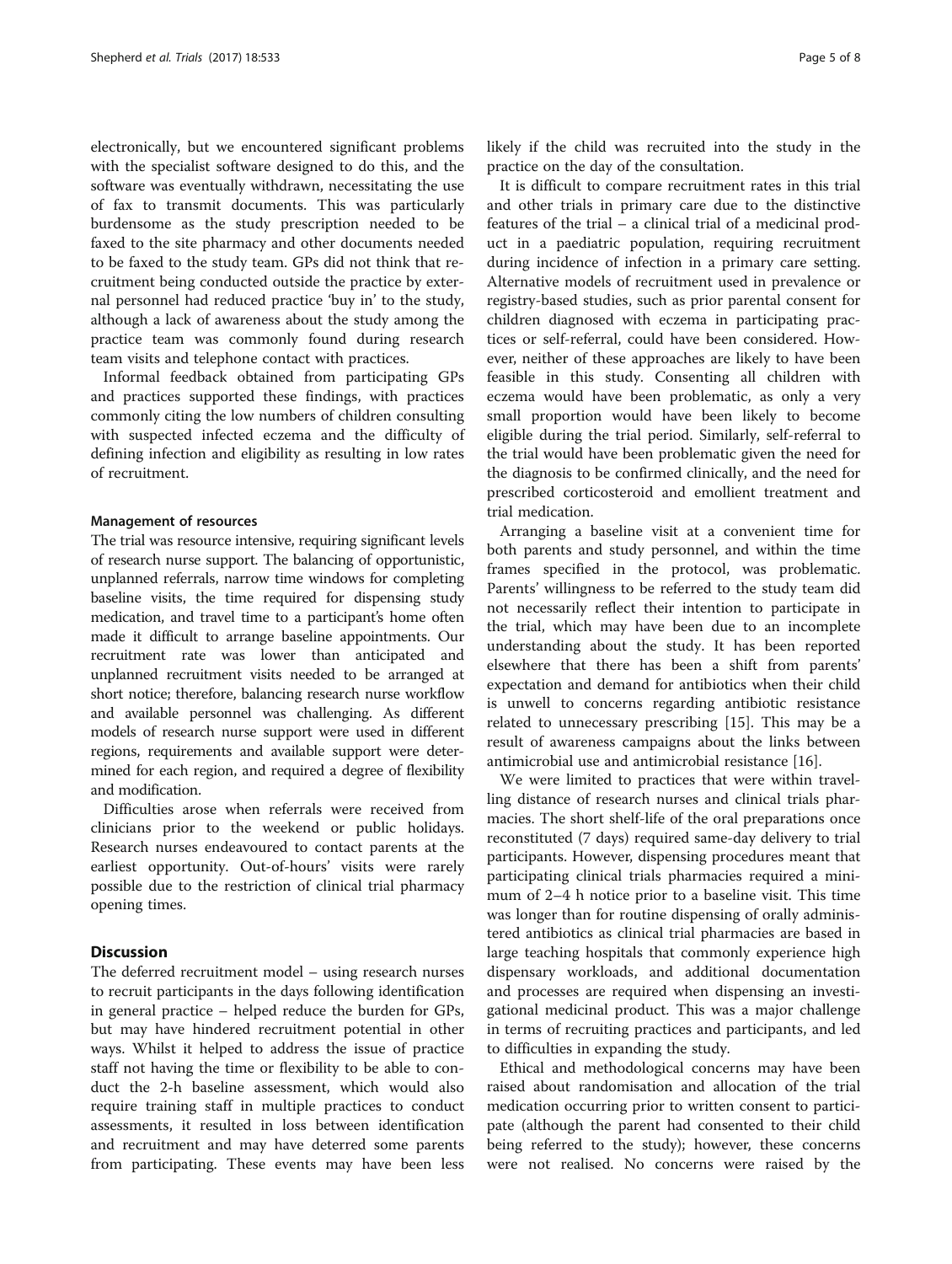Research Ethics Committee during their review, and a favourable ethical opinion was obtained. The trial design ensured that the research nurse only released the trial medication once informed consent had been obtained and a consent form signed. At the conclusion of the trial, it remained sufficiently balanced in terms of allocation between trial arms [\[9\]](#page-7-0).

In terms of health and well-being concerns, there were only two incidents of children who required further consultation with their GP between referral and recruitment, and were subsequently prescribed antibiotics and not recruited. Therefore, the recruitment method is unlikely to have affected our measure of treatment effect. No serious adverse events were recorded during the trial.

#### **Limitations**

We did not evaluate the model as part of a formal randomised evaluation of its effectiveness. A formal process evaluation or qualitative analysis did not form part of the original study design, so the findings presented here only report on available data. As practices did not reliably record details of potentially eligible children screened or reviewed in their practices, there are no data regarding children who consulted their GP for infected eczema and were not referred because they were ineligible at the time of consultation or whose parents were not interested in taking part. Due the comparatively small number of children recruited from dermatology clinics, comparisons between the different models of recruitment in the two settings cannot be made.

Reasons recorded for referred children not being recruited are limited in scope, with no reason recorded for the ineligibility or non-participation of some children, in some cases perhaps because the reason was not known or as a result of detailed reasons not being recorded where contact was made. There are many possible reasons that the parents of eight of the children may have been uncontactable, including that they decided not to participate. Reasons for deciding not to participate may have included discussion with another person, improvement of the child's eczema, or other treatment being sought following referral. Some reasons for not participating, such as due to an incomplete understanding of the study, may have occurred regardless of whether there was a delay in recruitment or not.

As there are no data regarding the eczema severity or extent for children who were not recruited and, therefore, did not provide baseline data, the characteristics of participants versus non-participants cannot be compared. There may have been GP-specific effects on recruitment or non-recruitment of children presenting, including their degree of equipoise, the quality of information provided to potential participants, and any differential effects on the application of eligibility criteria. We did not record the time period between referral and initial contact by the research nurse; therefore, we cannot determine if there is an association between the length of time between contact and whether the child was recruited or not.

A relatively small number of number of GPs were involved in the evaluation. The GPs participating in interviews and returning questionnaires were more likely to be engaged with the study and responsive to approaches from the study team. This may have affected clinician and parent perception of the study in those practices as a consequence.

GPs' views on alternative recruitment models, such as GPs obtaining informed consent during the consultation with research nurses conducting the baseline assessments at a subsequent appointment, were not explored.

#### Recommendations

With increasing demands on primary care and a shortage of clinicians, alternative strategies to minimise the burden of recruitment and consent processes for GPs are urgently required. Although deferred recruitment was seen as acceptable and welcome by the GPs participating in our evaluation, a large proportion of patients identified and referred in to the study were lost. Although participants seemed to value the additional time and expertise that a nurse was able to give them, this could perhaps be done alongside a GP consultation in a practice setting. GP surgeries may have found it difficult to conduct a baseline appointment during the consultation, given the time required to complete all the assessments. However, GPs obtaining informed consent during the consultation, followed by referral to the research nurse for a subsequent baseline assessment visit, may have improved the recruitment process. The follow-up visits being conducted by research nurses in the participants' homes at 2 and 4 weeks may confer the benefit of ongoing eczema advice that was generally considered as a facilitative factor by both GPs and parents, without restriction from the narrow time frame required at the time of recruitment.

Methods that enable primary care studies to recruit opportunistically during consultations need to be developed, especially for low-risk comparative effectiveness studies that compare existing licensed technologies/ products. Recent primary care trials have demonstrated that it is possible to both recruit and randomise young children with eczema during a consultation, but that retention rates may be lower [[17](#page-7-0)] and recruitment more problematic [[18\]](#page-7-0) using in-consultation pathways when compared with other models. Consent procedures and documentation could be simplified for pragmatic studies involving medicines with a well-established safety profile. However, the ethical, regulatory and practical issues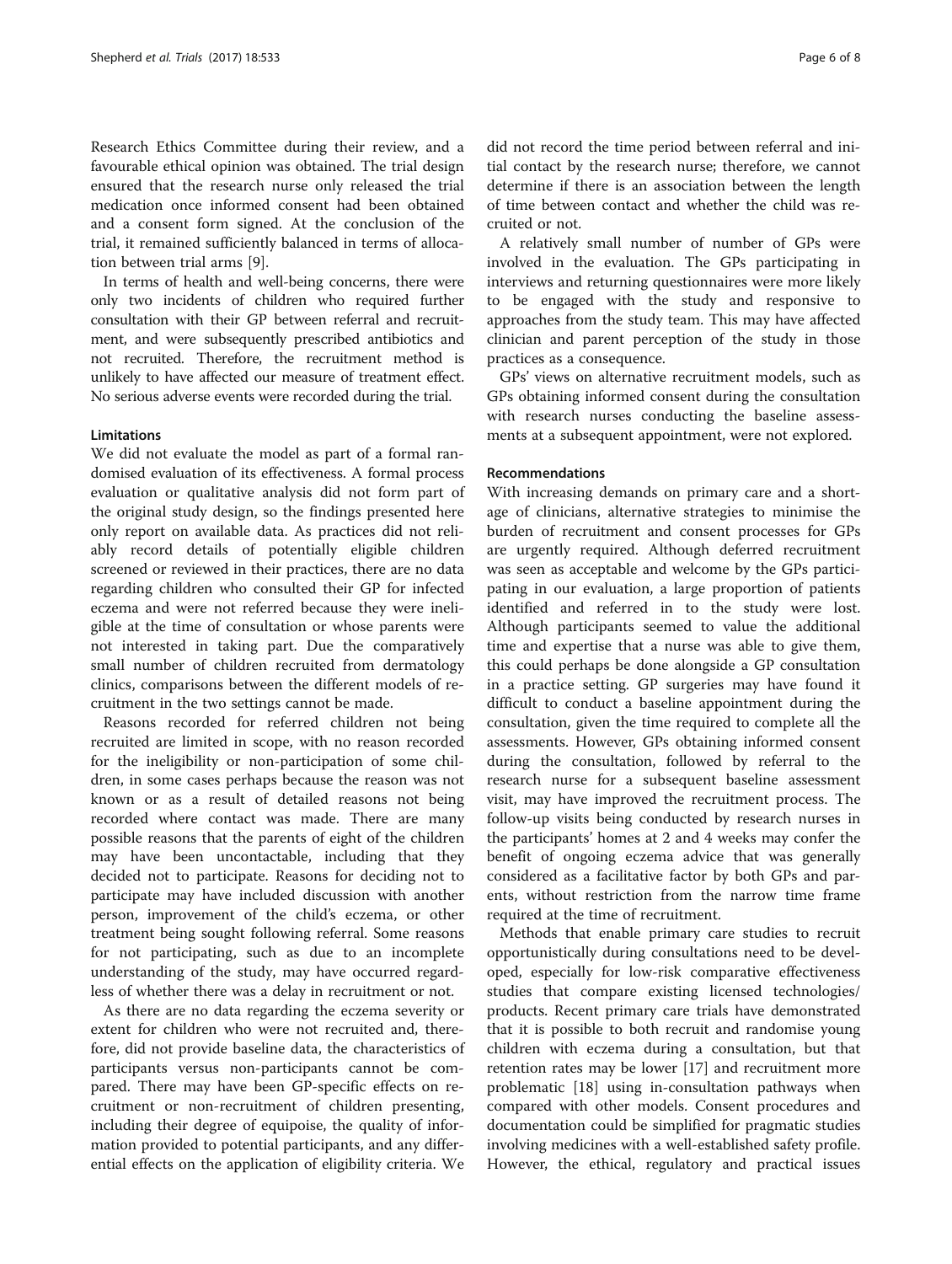would require careful exploration. Much of the baseline data collected are already collected by clinicians and would be relevant to their clinical assessment and medical record keeping. Systems to facilitate the electronic capture of this information and integrate it with the medical record would be of value to clinicians and researchers. Further exploration of recruiting clinicians and participants' views on alternative models of consent and recruitment, such as deferred recruitment, in other conditions and with different study designs is required. Further assessment of this model through a randomised evaluation may be warranted.

#### Conclusions

Several recruitment issues were encountered in this study, including the loss of potential participants in primary care between identification and recruitment. A key decision in the design of the trial was to have research nurses visit potential participants at home in order to minimise the burden for participating GPs to gain consent, which had been found elsewhere to be a barrier to recruitment.

The requirement to complete the baseline visit within a short time frame, to maintain the safety of participants and provide accurate baseline data, was a barrier. Despite research nurses offering flexible appointments, difficulties arranging baseline visits remained if the child was of school age and well enough to attend school, or parents had work commitments, due to the length of time needed for a baseline visit and the need to assess the child's skin and take swabs during the visit.

Alternative strategies to minimise the burden of recruitment and consent processes for GPs, particularly during routine consultations, are urgently required in order to address the challenges of recruitment to clinical trials in primary care.

### Appendix

#### Inclusion and exclusion criteria

Children were eligible to join the study if they met the following inclusion criteria and did not meet any of the exclusion criteria:

#### Inclusion criteria:

Children (aged 3 months to less than 8 years) with atopic eczema who presented with a clinical suspicion of infected eczema. This could include children where:

The eczema was failing to respond to standard treatment with emollients and/or mild-to-moderately potent topically administered corticosteroids

There was a flare in the severity or extent of the eczema

There was weeping or crusting

Exclusion criteria

#### (Continued)

Children were not eligible for inclusion if they had:

Used orally or topically administered antibiotics to treat a skin infection within the past week

Used potent or very potent topically administered corticosteroids within the past 2 days

Features suggestive of eczema herpeticum (significant pain, punched out lesions)

Known significant comorbid illness (e.g. significant immune compromise)

Allergy to fusidic acid or both penicillin and erythromycin

Contraindication to any study medication (penicillin, erythromycin, fusidic acid)

A treating clinician that believed the patient had a severe infection requiring immediate antibiotics or was arranging immediate hospitalisation or urgent (same or next day) dermatology referral because of the severity of the eczema or suspected infection

A parent/legal guardian was unable to provide written informed consent

A parent/legal guardian (or a person delegated by the parent/legal guardian) was not available for follow-up visits and who did not understand English well enough to complete verbal and written questionnaires

#### Abbreviations

GP: General practitioner; RCT: Randomised controlled trial

#### Acknowledgements

We would like to thank and acknowledge the input from the CREAM project team, co-investigators, and members of the Trial Management Group, the Trial Steering Committee and the Data Monitoring Committee. We would like to thank all our recruiting sites and research nurses who supported the study across the three regions. We also wish to thank the providers of research nurse/clinical studies officer support: Health and Care Research Wales (North Wales, South West Wales and South East Wales), the Primary Care Research Network in the South West, and, in Scotland, the Scottish Primary Care Research Network.

Most importantly we would also like to thank the children and families who participated in the study, without whom this study would not have been possible.

#### Funding

The CREAM study was funded by the National Institute for Health Research Health Technology Assessment Programme (project number 09/118/03). The views expressed in this manuscript are those of the authors and not necessarily those of the NHS, the NIHR or the Department of Health.

#### Availability of data and materials

Not applicable

#### Authors' contributions

VS led the drafting of the manuscript and the data analysis. ETJ, MR, KH, KA and NF contributed to the data analysis and discussion of the findings. NF was co-chief investigator for the CREAM study. All authors reviewed and approved the manuscript.

#### Ethics approval and consent to participate

Ethical approval for the CREAM study was granted by the National Research Ethics Service South Wales Ethics Committee on 17 July 2012, reference 12/ WA/0180. Evaluation data were used to examine the impact of the model. Informed consent was obtained for all participants in the CREAM study.

#### Consent for publication

Not applicable